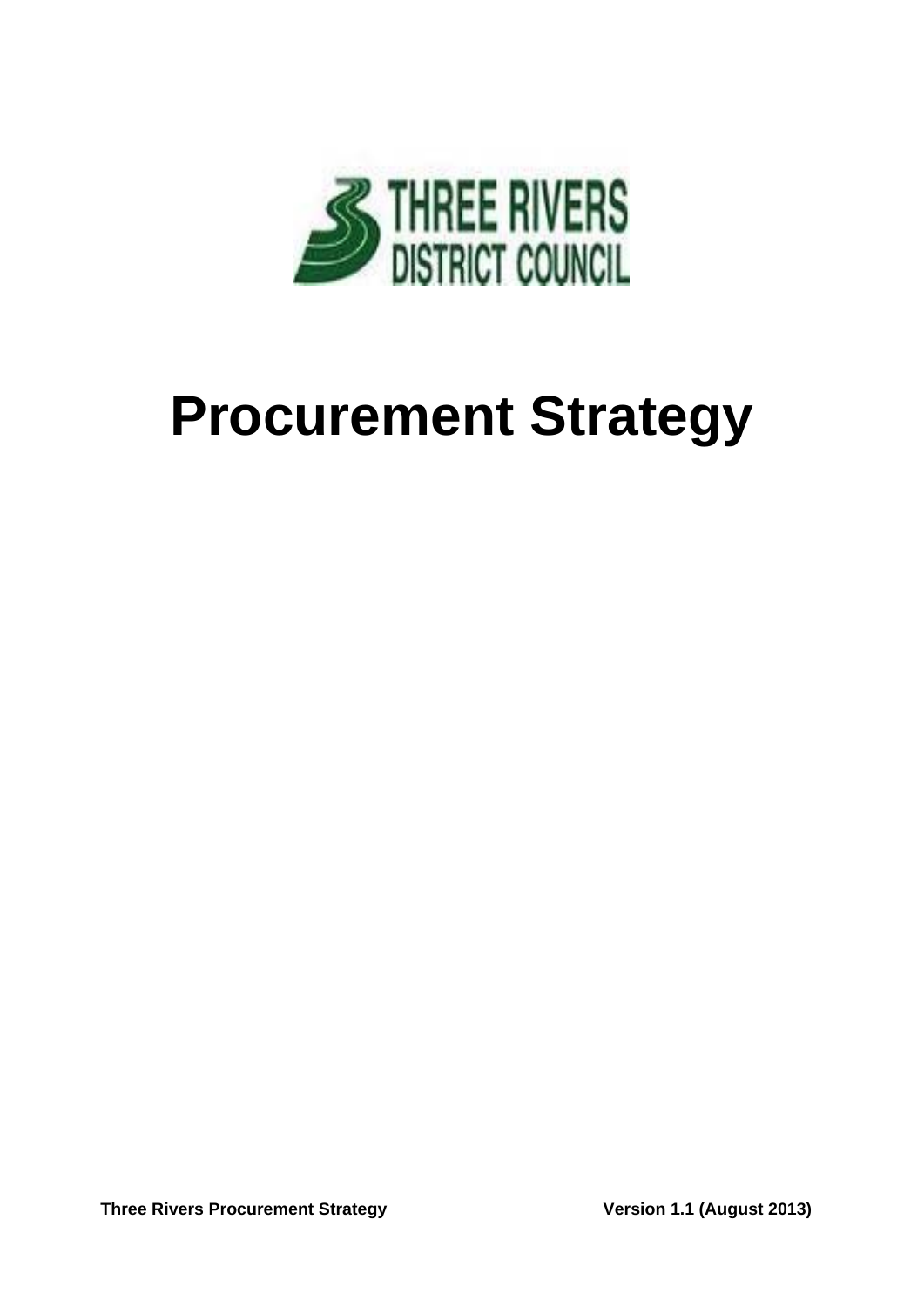# **Contents**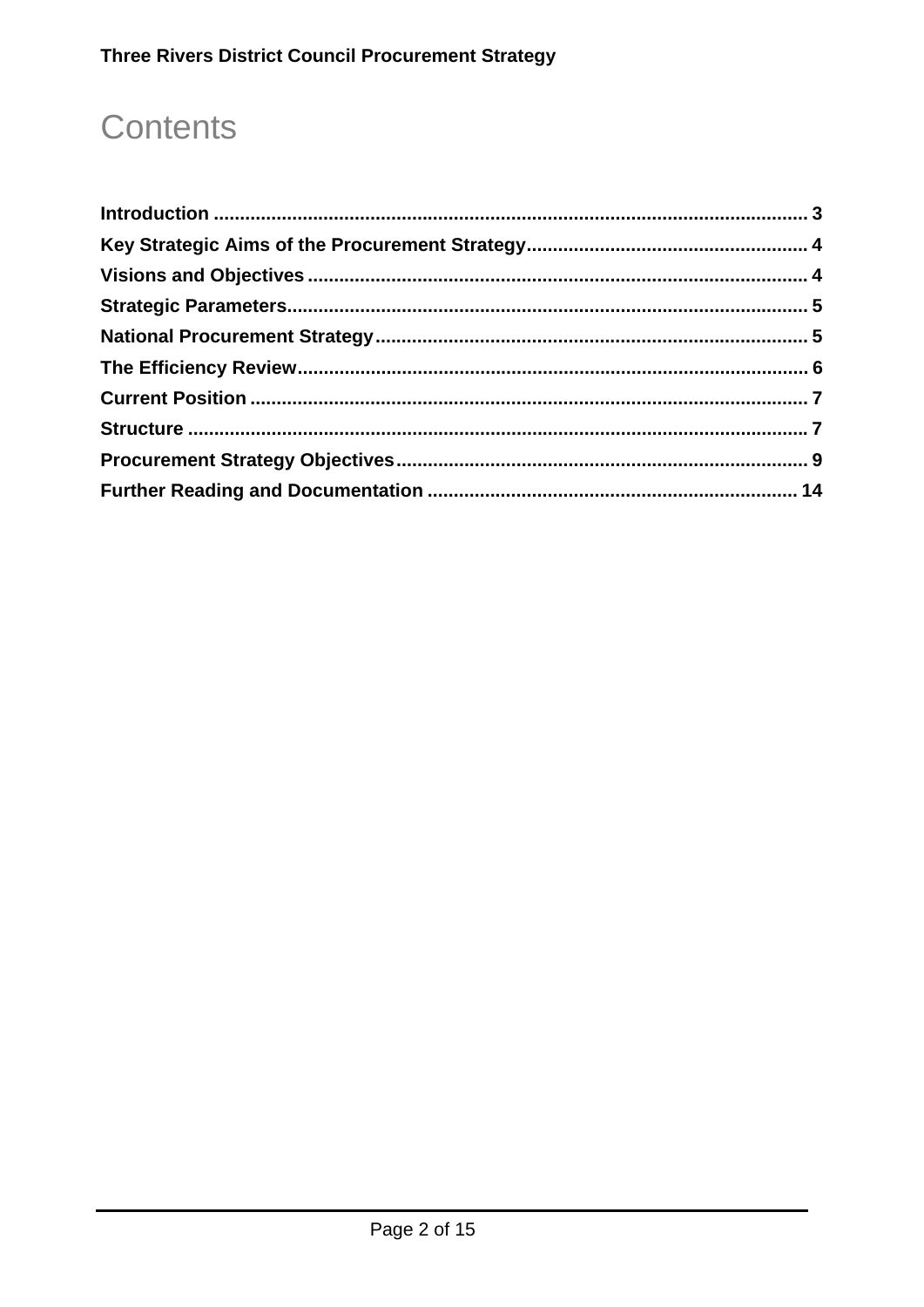#### **Introduction**

Three Rivers District Council ('the Council',) spends approximately £17 million on the procurement of goods, works and services. This strategy outlines the Council's current method of undertaking procurement and seeks to lay foundation for the future way in which procurement is addressed. This strategy is a 'living' document that will be updated at regular intervals in accordance with Council policy or through statutory amendments.

#### What is Procurement?

Procurement is the method by which all goods, services and works are acquired. This includes everything from day to day purchases of consumables through to the acquisition of strategic services and works irrespective of value. However, Procurement is more than just buying goods and services – it plays an increasingly strategic role. Procurement should challenge existing service delivery models and identify and deliver the right model for future service provision.

The aim of the procurement function within Three Rivers District Council is to achieve value for money through planned and skilful procurement, in respect of all goods, works and services sought by the council.

The Council is committed to deliver its vision for Three Rivers, a vibrant, thriving district, where people want to live, work and visit with opportunities for all to enjoy a high quality of life.

The Council requires all officers and members involved in any form of procurement to maintain the highest standards, enshrined in the adopted codes of conduct. As a general policy, rule and guidance for procurement of goods, works or services by individuals or services, the following principles must be followed:

All procurements of goods, works or services should:-

- be made within the Council's regulatory framework as laid down in the Constitution, Financial Regulations and Standing Orders as well as all applicable legislation;
- be transparent, accountable and fully documented;
- be capable of generating the most advantageous balance between quality, appropriateness, cost and timescale;
- embrace the Council's corporate policy and value for money objectives;
- encourage competition and challenge, where appropriate;
- allow the development of alternative procurement, partnership and consortia arrangements;
- avoid over-complex administration for routine tasks and transactions;
- operate within the Council's financial strategy and service budgetary targets;
- maintain an auditable record of decision making and reasoning;
- meet the requirements of the Council's Procurement Strategy: and
- promote the Council's Comprehensive Equality Policy, and Safeguarding Children and Vulnerable Adults Policy. .

For a detailed overview of the rules by which the Council procures, please review the Council's Contract Procedure Rules.

#### **Three Rivers Procurement Strategy Constrained Strategy Constrained Version 1.1 (August 2013)**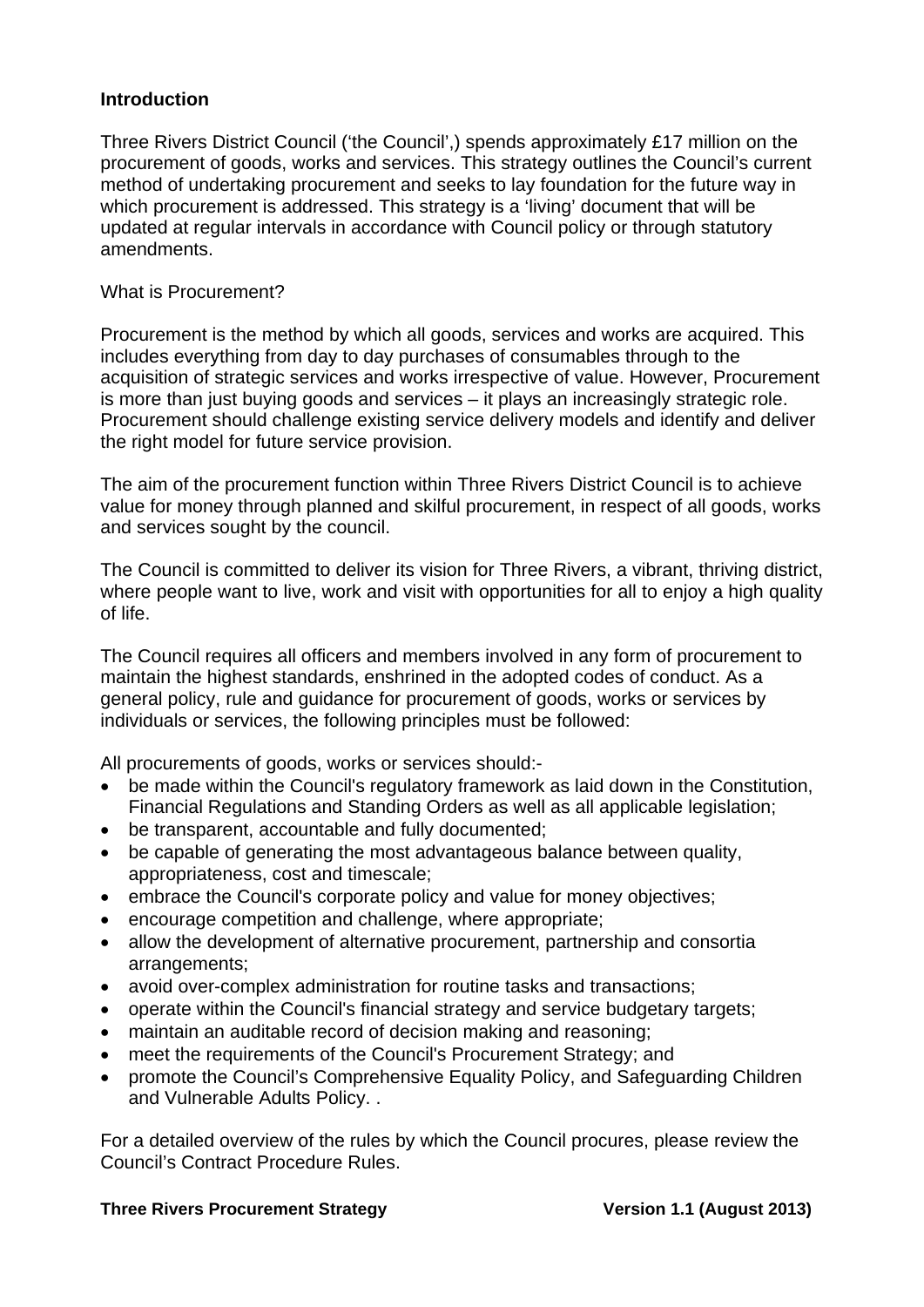The Procurement Strategy for the Council will fundamentally affect the way that the Council carries out its business and will be reflected in other corporate plans and strategies

# **The Key Strategic Aims of the Procurement Strategy**

The overriding purpose and aim of the Procurement Strategy is to develop a quality procurement and contract management culture which will assist in achieving the Council's Corporate policies and objectives. The purpose and aims are:

- to support the implementation of the Council's vision;
- to support the Council's Strategic Plan, the Council's performance objectives, the Council's strategies and individual Service Plans;
- to identify and promote the benefits of strategic procurement and deliver value for money for the Council;
- to provide a corporate focus for all procurement and to provide clear guidance to those engaged in any procurement activity across the Council;
- to ensure there is rigorous appraisal of procurement options to deliver savings and ensure the most effective use of public money;
- to ensure that all procurement projects must be professionally managed so that they are successful and the intended benefits are realised;
- to provide a basis for the development and improvement of the Council's procurement function through training and guidance;
- to further the Value for money objective of securing better quality services and ensuring the most cost effective use of resources to meet the Council's community and customer needs;
- to ensure compliance with all legislative and internal requirements, including EU Procurement Legislation and Contract Procedure Rules and Financial Standing Orders.

This strategy is not a guide to procurement but to an understanding of the direction the procurement function is taking. The Council recognises that procurement has a major role to play in the delivery of services to Three Rivers.

#### **Visions and Objectives**

The Council's overall objectives are detailed in the Strategic Plan 2013-2016. This plan identifies the main focus of the Council in the short to medium term and outlines how the Council will deliver success in these areas.

In brief, the objective for Three Rivers District Council is to "*remain a prosperous, safe*  and healthy place where people want and are able to live and work". The four major thematic areas of activity are safety and well-being, clean and green, economic opportunities and customer service**.**

The Procurement Strategy supports these objectives and ensures that the vision and objectives are reflected in any procurement conducted by the Council.

#### **Strategy Parameters**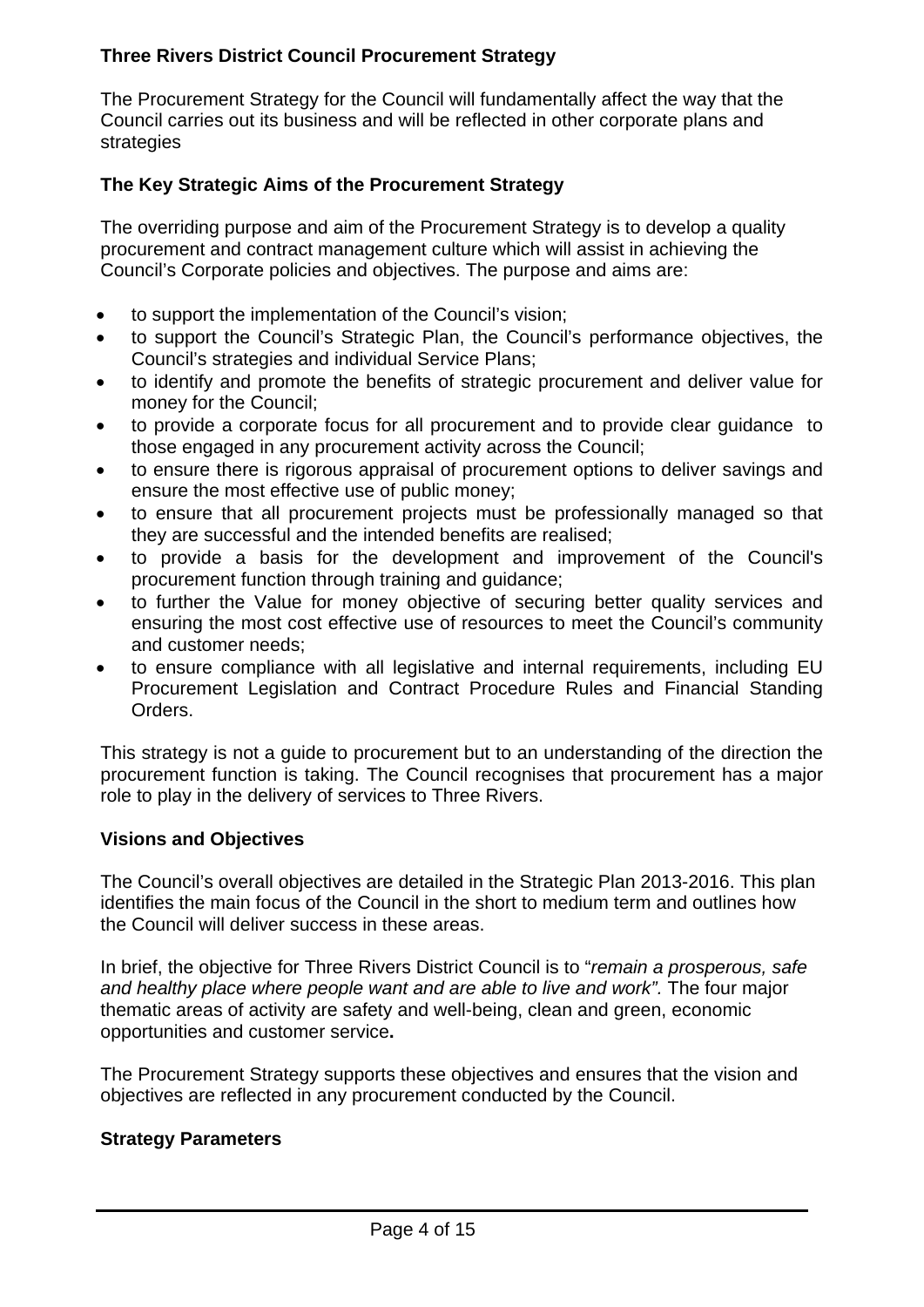The Council's Procurement Strategy must be in alignment with the following policies, guidelines and laws:

- Three Rivers District Council Constitution
- Strategic Plan 2013-2016
- Departmental Service Planning
- Local Government Act 2003 the Act places a duty of value for money on Councils.
- National Procurement Strategy for Local Government (Local Government Association)
- Equality Framework for Local Government
- Local Safeguarding Children's Board Guidance
- **EU Procurement Directives**
- Three Rivers Value for Money Strategy
- The Efficiency Review

# **National Procurement Strategy for Local Government**

In 2003 the Office of the Deputy Prime Minister commissioned The National Procurement Strategy for Local Government to set out how councils should improve the delivery and cost effectiveness of high quality services through more effective, prudent and innovative procurement practices. The Strategy illustrated the scope for potential cost savings through more efficient procurement practices and partnership working, to release resources to the frontline. Key findings of this Report were

Procurement Function within a Local Council

- Aligning Procurement and Value for money (integrating into vfm reviews) and linking Procurement to Corporate aims/objectives
- Developing a corporate procurement function or centres of excellence
- Review current practice (structures, processes, frameworks)
- Engaging Members greater strategic involvement and clear political responsibility for procurement.
- Improving regulations (Standing Orders and re-educating)
- Building capacity and competency frameworks (including members)
- Using e-procurement (all aspects including Procurement Cards and BACS)

Making Markets Work Better

- Gathering and sharing
- Use of Consortia and demonstrating their benefits for smaller LA's

Tender Design, Evaluation and Contract Management

- Designing and planning a project (Project Mgt/Process/standardised approach created – Gateway for Local Government)
- Managing risk (corporate strategy)
- Assessing bids (Include whole life cost principles)
- Register of contracts
- Contract management (process, relationship management role)
- Applying and improving legislation (HR/EC issues)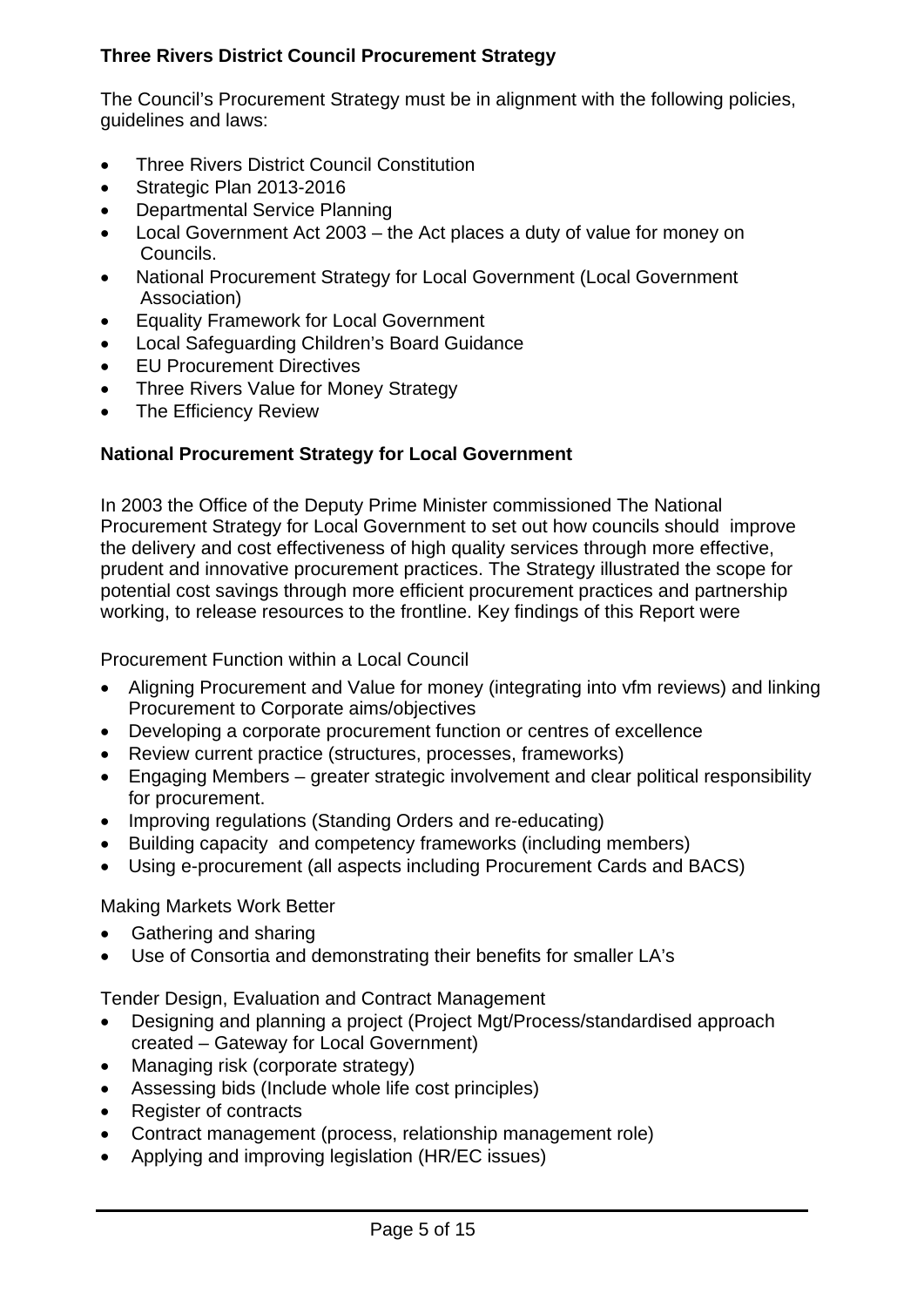The Government's policy statement which lies behind the strategy is equally relevant to the Council.

"All public procurement of goods and services, including works, is to be based on value for money having due regard to propriety. Value for money in procurement is defined as the optimum combination of whole life cost and quality to meet the customer's requirements"

The Council has addressed and adopted the principles of the National Procurement Strategy in all of its operations. These are reflected in the Procurement Strategy Objectives outlined in this document.

#### **The Efficiency Review**

In July 2004, Sir Peter Gershon set out further ways to improve efficiencies in the document, "Releasing Resources to the Frontline: Independent Review of Public Sector Efficiency". This document identified further ways that procurement could improve within local government. Its key findings were

- better supply side management: is needed which will seek to communicate and manage likely aggregate public sector demand in a strategic way with the supply sector,
- further professionalisation of the procurement function is needed within the public sector either through the use of shared procurement models, or the enhancement of procurement skills.
- most procurement is not carried out by designated procurement staff and procurement staff are often consulted too late in the procurement process,

This document stated that looking to improve and innovate in procurement could result in efficiency savings, by:

- collaboration and consortia,
- automating transactional process,
- minimising of administration,
- improving procurement skills
- and managing the requirements,

The council is committed to supporting the goals and the expected achievements of the efficiency review. The Council collects efficiency savings data and agrees these with Finance. It continually reviews spending across departments seeking opportunities for improvement and efficiencies. These documents are available on request.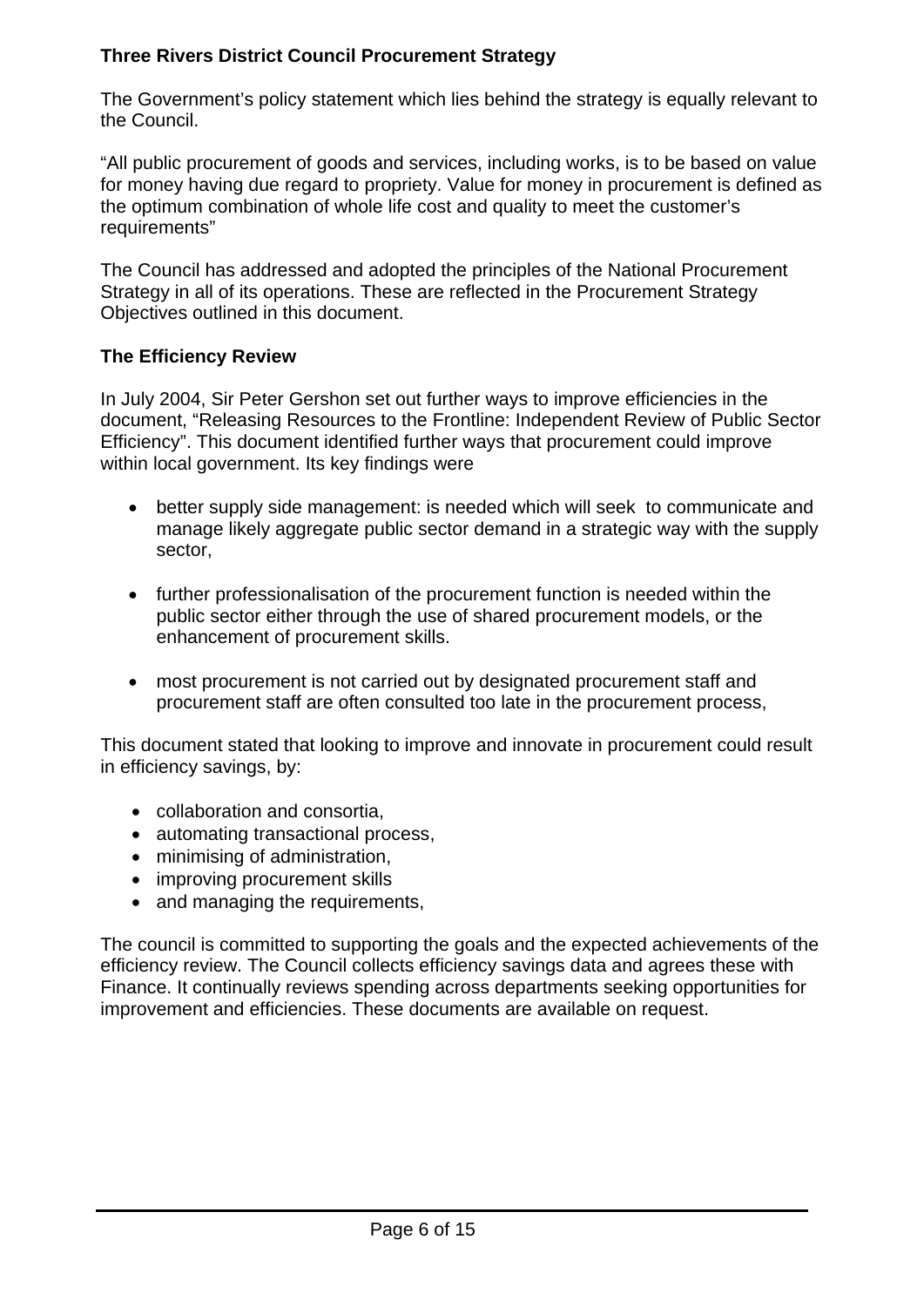# **The Structure**

In the Council there are many budget holders each with a potential role in procuring goods, works and services. Difficulties therefore exist in identifying the most relevant "first contacts" for potential suppliers in terms of:-

- authorship, content and performance monitoring responsibility for the procurement strategy;
- internal consultancy service;
- co-ordination at a corporate level of the Council's procurement activities;
- providing a focus for gathering and sorting information

Procurement within the Council needs to remain essentially a decentralised activity within the Services. In order to provide a co-ordinated corporate approach in line with the procurement strategy, the procurement service provider (Dacorum Borough Council) operates as a central specialist resource. This provides a suitable service "home" for a modern procurement service which supports value for money services, uses the advantage of electronic administration and covers purchasing and service contract advice for the Council.

The Council Directorates, through their Heads of Service, retain the overall responsibility for their own procurement of goods, works and services - a responsibility which must be carried out within the constraints of the Procurement Strategy and the Council's Constitution to ensure that the Council's interests are safeguarded. All new procurements are detailed in each departmental annual Service Plan.

All procurement of Capital Investment is managed through the Capital Strategy and Asset Management Plan. A toolkit exists to assist officers and this is outlined in the TRDC Capital Strategy. A programme board exists that ranks each application based on their business case and a priority list is created. This will form the Capital Asset Programme.

The Procurement Strategy is referenced in all of the Service strategies when outlining how each service procures goods and services on behalf of the Council. To facilitate this, a 'virtual' procurement organisation consisting of the Resources Policy and Scrutiny Committee, Procurement Service Provider and Contract Managers. The responsibilities of these roles are:

Resources Policy and Scrutiny Committee

- acts as a gateway review for all new, innovative or strategic aspects of procurement.
- reviews all contracts awarded in excess of £50,000. This is total aggregated value over the life of the contract.
- Overviews of issues and provide insight and feedback in the process.

Procurement Service Provider

- procurement strategy setting, policy and review
- e-Procurement and other Process improvements.
- education and best practice.
- tender-specific assistance and Advice procurement manager is involved in all procurements above £50k (whole life cost)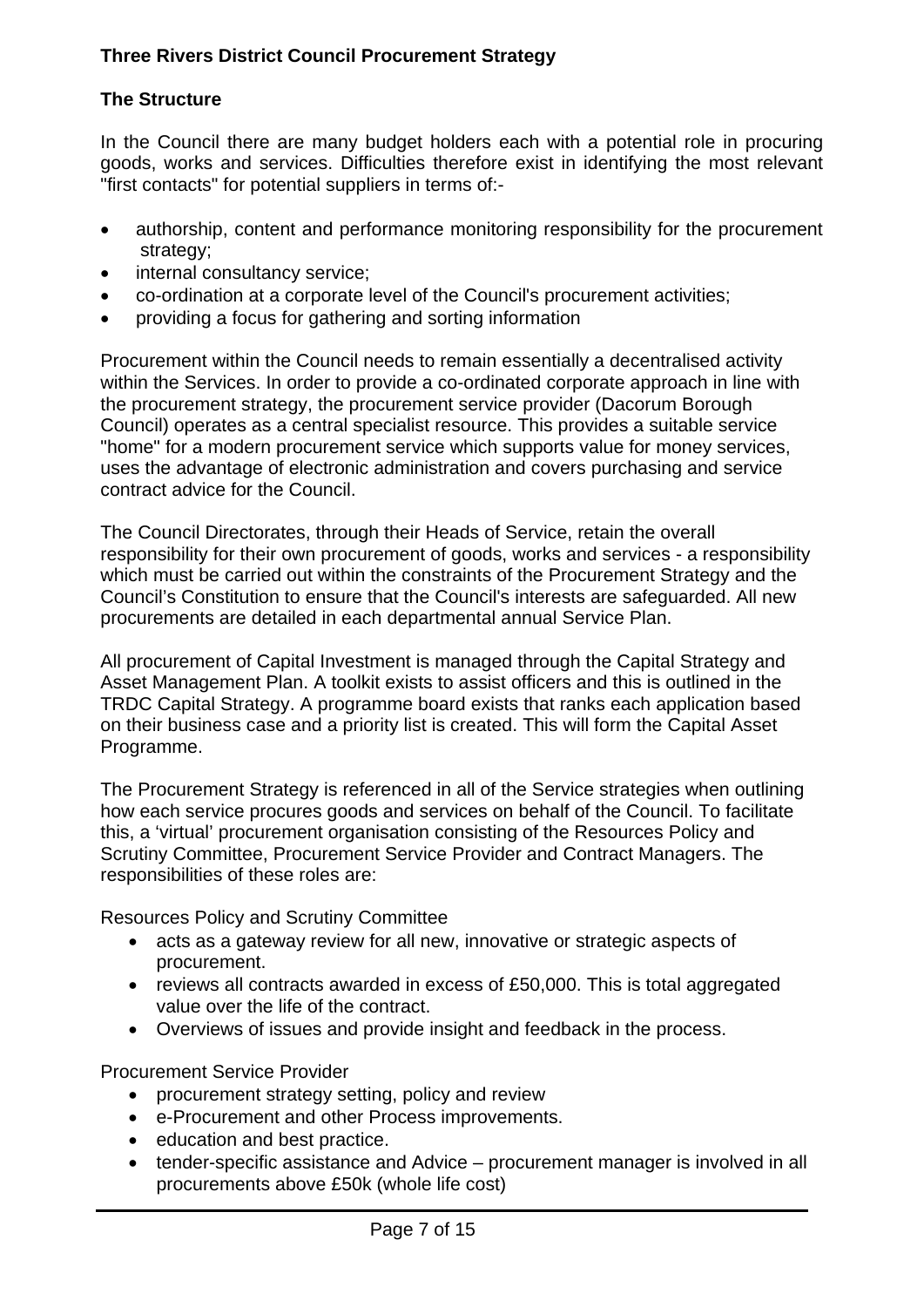- contract management advice and guidance includes maintaining a contract register
- advice on EU Procurement and some legal guidance place advertisements in EU Journal.
- reviews contracts and seeks opportunities within the Council including collaborative procurements at any level.

Contract Manager

- manager of specialised (Dept. specific) supply categories e.g. Energy
- managing supplier relationships
- performance management
- contract management
- budget responsibility
- responsible for on time procurement

There is a degree of interdependency between these roles to ensure that, through working together, the following elements are acknowledged and used when delivering procurement.

- procurement policy;
- procurement strategic aims;
- environmentally sound procurement principles;
- procurement mapping and risk management;
- effective communication;
- equalities in procurement
- procurement quality and standards;
- compliance with Financial and Contract Procedure Rules and all procurement legislation; and
- Performance management.
- Sustainable Procurement

The Procurement Manager oversees the process and ensures that all aspects of the procurement organisation are working and compliant with Contract Procedure Rules and this Strategy.

#### **Procurement Strategy Objectives**

A number of key objectives have been established so that the council meets the requirements of its Procurement Strategy. These objectives are set out below and are in no particular order. The Council must ensure that it remains open, fair and transparent in all its dealings in procurement.

#### **Value for Money**

All procurement of goods, works and services is to be based on achieving value for money, having due regard to propriety, regularity and the Council's legal obligations. Value for money as a contract award criterion will be defined for the purposes of Contract Procedure Rules as "the optimum combination of whole life cost and quality to meet the customer's requirement" consistent with government procurement policy as stated earlier in this strategy. All procurement's must outline its evaluation criteria and this will reflect the priorities in achieving value for money for the Council.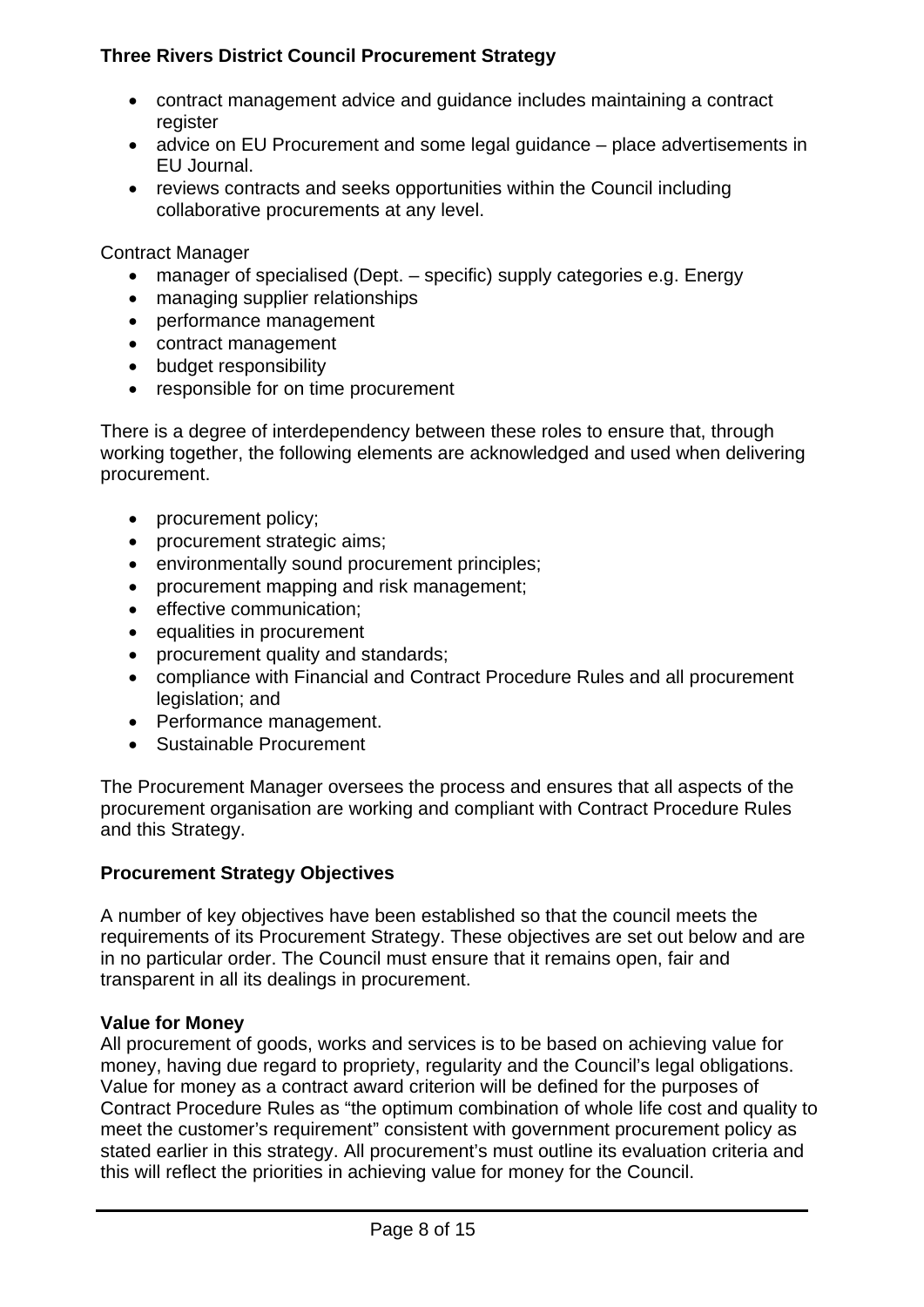# **Competitive Procurement**

All services, supplies and works will be acquired by competitive tendering, except in the circumstances set out in the Contract Procedure Rules and/or the Council has demonstrated Value for money. Successful procurement depends on good market knowledge and supplier intelligence.

Competitive procurement promotes economy, efficiency and effectiveness in Council expenditure. Competition will also contribute to the competitiveness of suppliers, contractors and service providers. The Council will continue to develop procurement and contracting strategies for each sector that delivers Value for Money through an approach appropriate to the marketplace in question.

This Strategy approaches procurement from the perspective that the most appropriate option means most appropriate to the needs of the recipient of that service rather than the needs of the provider of that service. It applies equally to new contracts and contract extensions, and to suppliers from the private, voluntary and community sectors.

Considerations that should be considered in certain scenarios:

Few competitors in the market/difficult procurement

- Carry out a detailed options appraisal so that a "make or buy" decision can be made
- Carefully review the specification

**Partnership** 

• Work together through a long term contract to achieve improvements

Many competitors in the market

- Simple competition
- Keep administration costs down
- Leverage / more frequent competition

Every Strategic Opportunity is tested

• In house bid, Joint Venture, PFI/PPP, partnership arrangements,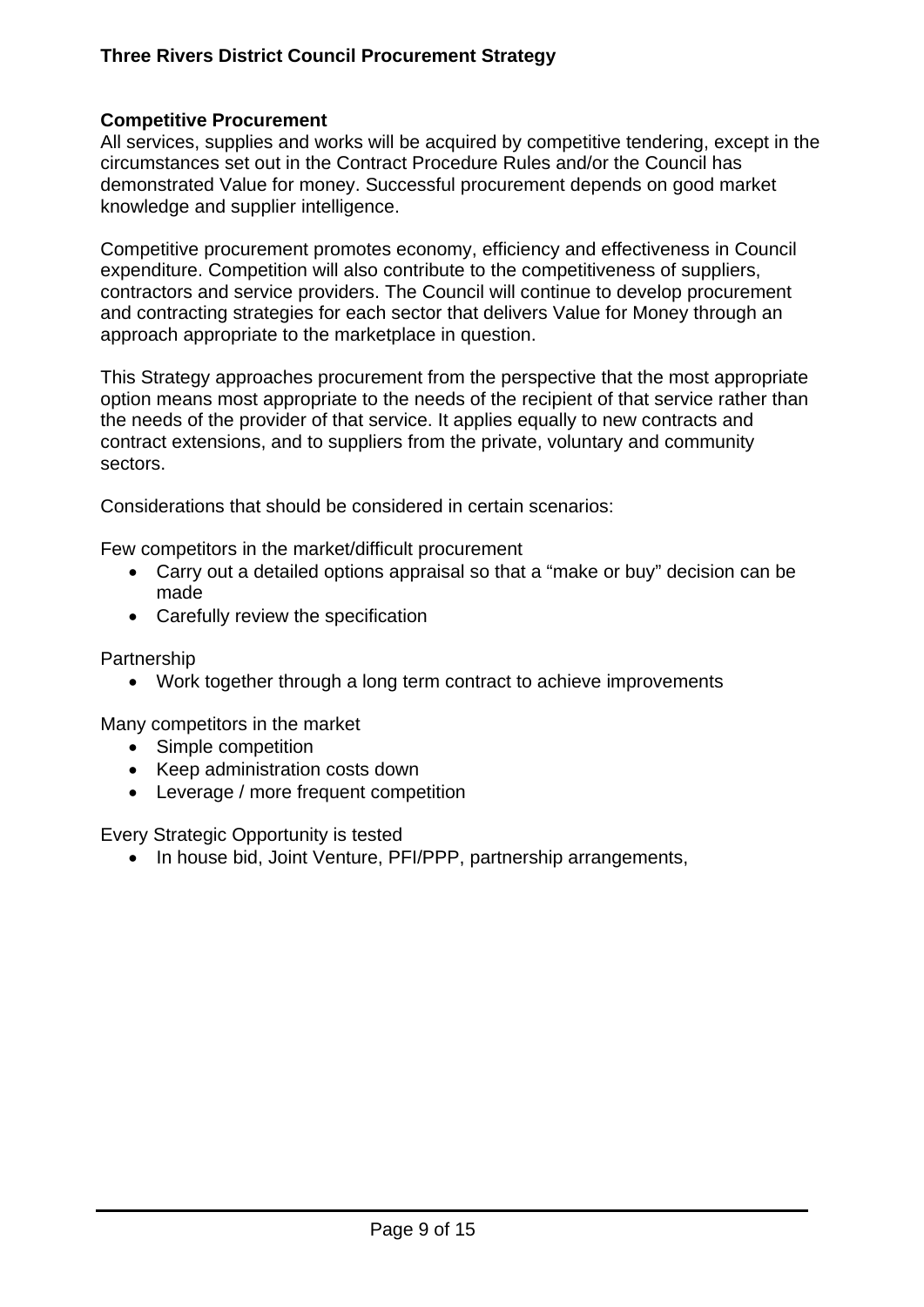# **Consortia**

The Council will consider and evaluate the use of consortia to achieve value for money. This includes contracts formulated by Central Government (OGC, buying solutions), the Central Buying Consortium (CBC), ESPO, and Procurement Agency Essex (PAE). The Council will continue being an active member of the Herts District Procurement Forum and will develop its procurement work in collaboration with Three Rivers District Council as part of the Shared Services project.

# **Customer Requirements**

A focus on customer needs is central to the way in which the Council operates to meet their requirements. For procurement, this means both internal and external customers. The Council will maintain its strong external consultation process through Local Strategic Partnerships, Portrait of Three Rivers and various departmental Service plans.

# **Contracts Database**

The Council will maintain a register of all current contracts via a contract database. The purpose of this database will be to assist in formulating a procurement plan setting out details of all major contracts to be awarded over the coming three-year period. The database will be made available to the public via the Council's website.

# **Ethics and Code of Practice**

In all their dealings, members and officers must preserve the highest standards of honesty, integrity, impartiality and objectivity. This includes compliance with the Council's Contract Procedure Rules, Financial Procedure Rules, the Members' Code of Conduct and the Officers' Code of Conduct. In addition any Officer undertaking a procurement activity shall comply with the substance of the Personal Code of Ethics of the Chartered Institute of Purchasing.

#### **Communication and Training**

The capacity of the Council to promote and sustain sound procurement skills within a specialist team and across all of the services is the key to a successful procurement strategy. Whilst the main platform for electronic communication exists within the Council, communication remains an under-developed skill. More active communication can be made through "Procurement Service" intranet pages, a library of reference information and web-site links as well as individual and group training.

#### **Performance Management**

The Council has in place a performance management system which is primarily directed towards monitoring the achievement and progress of the Corporate Plan, Value for money Performance Indicators and Local Performance Indicators. The Council has developed a corporate performance management regime for procurement and contract management functions.

The system ensures that this Procurement Strategy is being followed across the policy and key issues. Components of this performance management system include:

- Compliance monitoring of the financial management plans of the Council;
- Clear accountability and responsibility down to the service, team and individual;
- Confirmation of the decision making process and approvals;
- Probity and public accountability for conduct where appropriate.
- Measurement of Contract performance.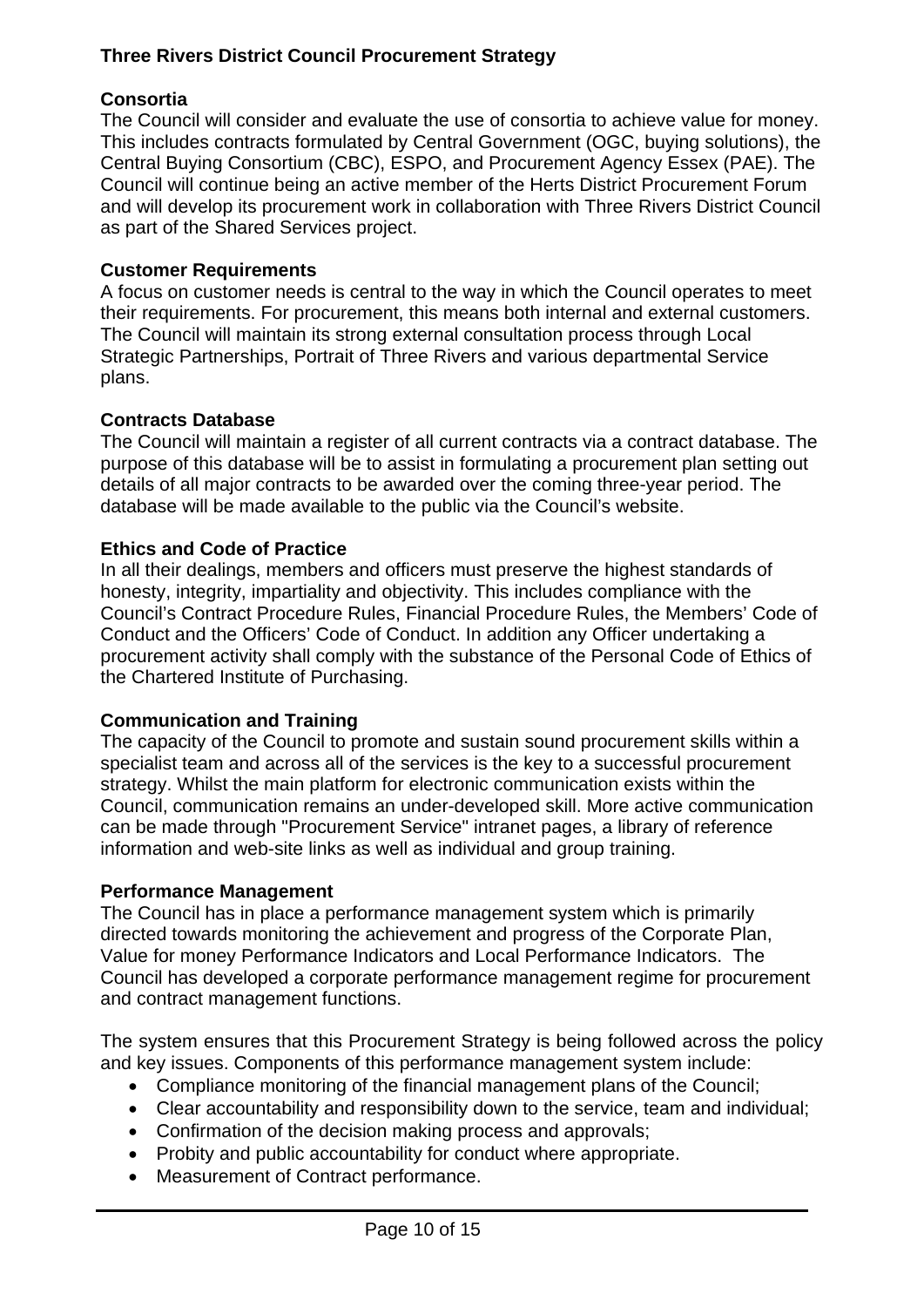# **Risk Management**

Risk Management is the attempt to define the unknown; limiting or mitigating its effects and managing the consequences. In procurement terms this means making appropriate and timely decisions always bearing in mind public responsibility and value for money. The key factor in Risk Management is not the elimination of the risk, which is ever present, but its management. The Council assesses risk in all business cases and procurement strategies. Those deemed as significant are added to the Corporate Risk Register.

A structured approach to the identification, quantification and subsequent management of risk must be adopted so that risk is retained by, or transferred to, the party who can manage the risk most effectively. It is important to use suitable techniques so that risk is appropriately balanced with the potential benefits and opportunities that may arise through the procurement process so that Value for Money can be clearly identified.

# **E-Procurement**

Effective use of information and communications technology is one of the main ways to improve procurement efficiency. E-tendering has brought a range of benefits such as modernisation, efficiency improvements (the way people work), improved commercial relationships with suppliers, reduced costs for suppliers and a bigger marketplace.

The Council has recently disbanded its e-procurement strategy as this is currently being addressed by our IT team as part of their Shared Service infrastructure brief. The Council has unsuccessfully trialled "Marketplace" but maintains its e-ordering, paying through BACS, some limited electronic file uploads and use of the internet for procurement. It also has the option to e-tender through the Herts Procurement Portal which allows the Council to advertise requirements. All effective procurement documentation is held online and is available to all suppliers.

# **Equality**

The Council is committed to ensuring that all procurement activity of goods and services is inclusive for all social and economic groups. The procurement function will not be exclusive in any way particularly in the specification of goods and services. Equality Impact assessments are made on the procurement processes and within each Service. A Procurement and Equalities Guide is available that provides the detail to support this strategy.

# **Safeguarding Children and Vulnerable Adults**

All services commissioned by the Council are required to operate within the requirements of Council's Safeguarding Children and Vulnerable Adults policy. Where relevant contractors will need to demonstrate that they meet these requirements, for example by demonstrating their procedures for undertaken criminal records checks on all staff who have unsupervised access to children or vulnerable adults.

# **Purchasing Cards**

The Council tendered in August 2004, focusing on suppliers or supply categories that generate a high number of low value invoices. The council evaluated this scheme and decided that to instigate a purchasing card roll-out plan the scheme needed to be drastically modified. This was achieved in June 2008 and use of cards has expanded recently. These are mainly used in emergency or exist for Business Continuity reasons.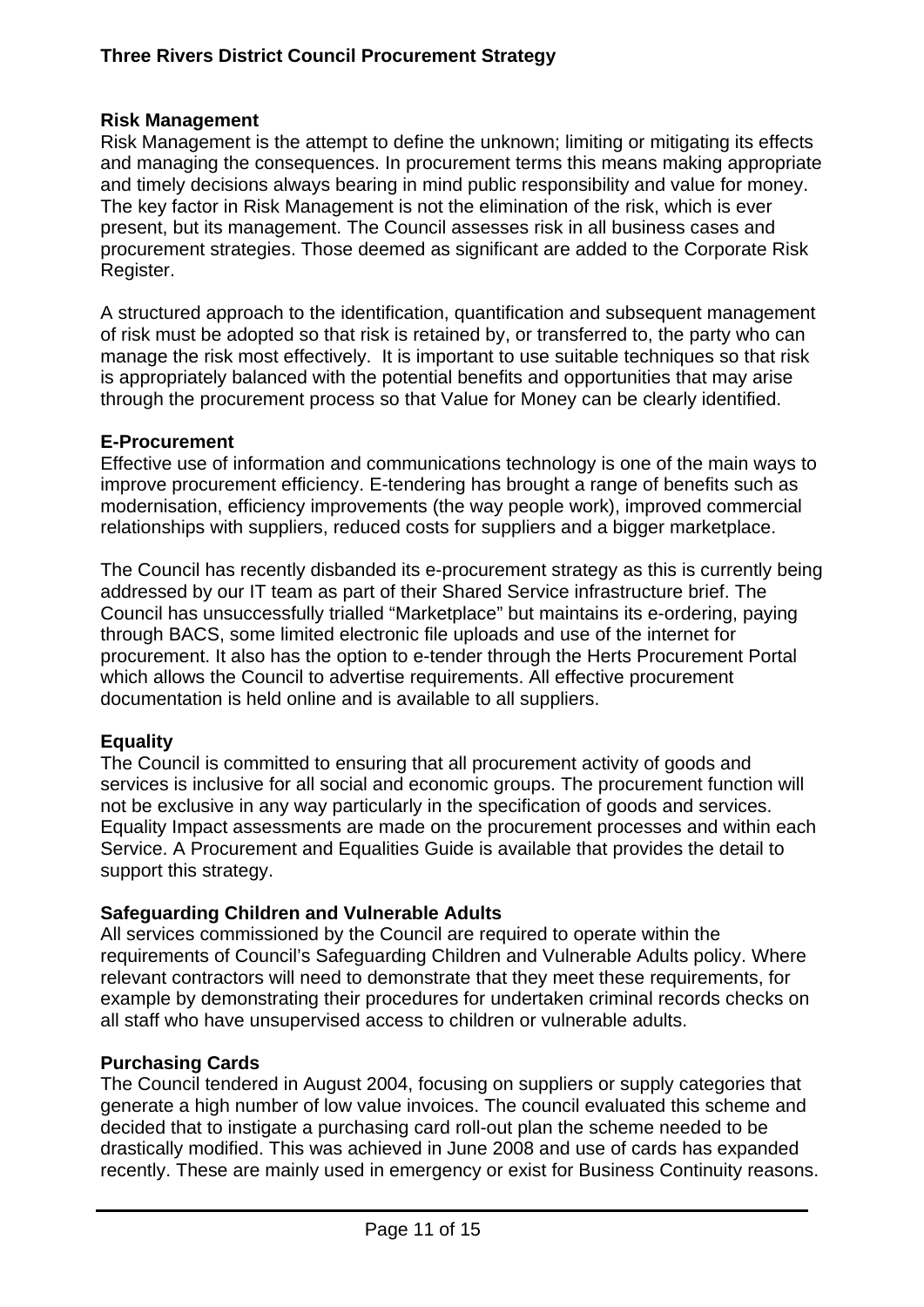### **Administration Costs**

There are many dimensions to reducing administration costs emanating from procurement within the Council.

Tendering Costs and speed-up tendering processes. This can be achieved through collaboration with other Councils and accessing pre-negotiated contracts via Consortia By accessing these Consortia, the Council can save both time and money.

Procure to Pay can reduce and consolidate invoices. The Council will focus on working with contractors to reduce the number of invoices they send the Council and continue rationalising suppliers by aggregating spend across departments and tendering.

E-Billing – the Finance Department will evaluate that the new FMS system can store and retrieve electronic invoicing.

E-Catalogue – the Council joined Marketplace with a punch-out facility from the FMS system but found that it rarely used the system. The council will use E-catalogues through supplier's websites, rather than through a subscription portal.

#### **Contract Management**

All contracts within the council need to be effectively managed. The council will undertake a commitment that each new contract should have an internal Contract Manager appointed and that each contract will be annually reviewed for compliance on Terms & Conditions, prices, service level etc.

#### **Continuous Improvement**

The underlying theme of the Council's plans and strategies is to improve the delivery, efficiency and quality of services in order to meet the Council's priorities.

The Strategic Plan states that the Council will continuously challenge the way our services are provided to demonstrate Value for Money to local residents. Procurement shall be used intelligently to incentivise contractors, service providers and suppliers (supply chains) to reduce costs and continuously improve performance. Appropriate standards and targets should be included in contracts.

#### **Supplier Relationships**

The Council acknowledges the importance of building good supplier relationships in delivering value for money solutions. One aspect of this is providing information to suppliers. These include the Council's new website which includes the capacity to display Council tender notices, as well as any other advertising (OJEU, national/local press etc), thus giving all local businesses in areas being tendered another opportunity to be involved. All contracts above the value of £25k are advertised. The Council is committed to maintaining an open, fair and transparent procurement process.

Supplier education and training – as well as the Internet site, the Council should consider offering educational seminars to suppliers and meeting them to explain the Council's processes especially to members of the Chamber of Commerce.

For major, large value contracts, the Council's objectives will always be to create a long term "partnership" arrangement that will be mutually beneficial to both the supplier and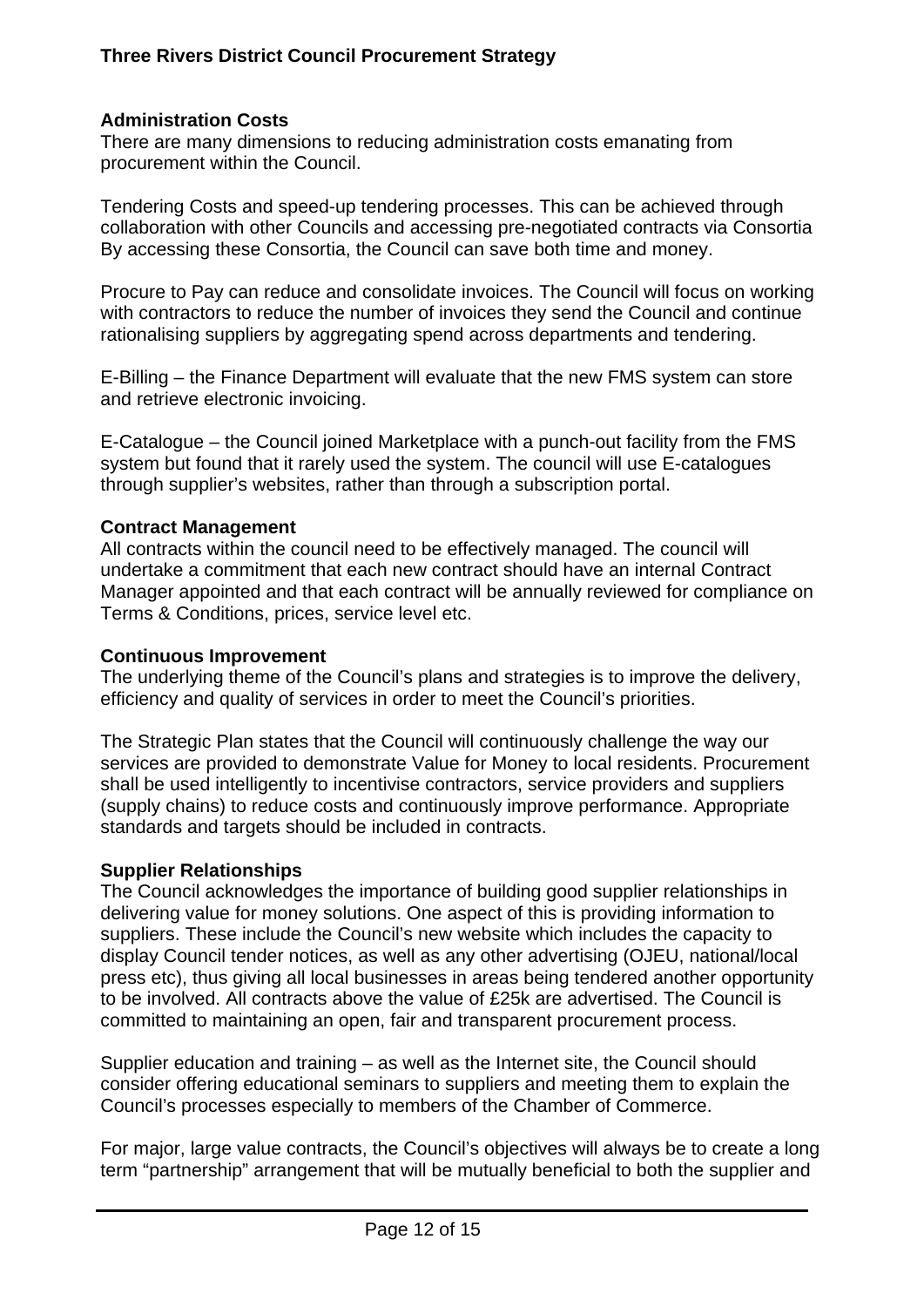the contractor. This should be competitively tendered as with all other contracts but the Council should seek a partner compatible with the objectives of the Council.

# **Sustainable Procurement**

Sustainable procurement refers to all "policy-through-procurement" issues, where public procurement is seen as a lever to achieve wider policy objectives. These include environmental issues, the creation of jobs and wealth in regeneration areas, opportunities for Small and Medium Enterprises (SMEs) and Ethnic Minority Businesses, equality, fair trade and the inclusion of developing countries.

Successful Sustainable procurement should minimise any social or environmental impact on the community and employees. Sustainable procurement should consider 'whole-of-life' costs and disposal costs (there will be a need for suppliers to provide this information at tender stage). Sustainable procurement involves the buying of resource efficient products.

The Council will also use companies with 'fair trade' status, where appropriate and costeffective, identifying these companies through adding a 'fair trade' section to the pretender questionnaire. The Council is also committed to evaluating the "Third Sector" (voluntary sector) for procurement of services and evaluating the holistic benefits that a third sector organisation may bring to the community.

The Council has a separate Sustainable Action Plan that provides full details on the Council's commitment to Sustainable Procurement.

#### **Framework Agreements**

The Council will optimise the use of framework agreements (including corporate contracts) to obtain volume discounts and deploying strategies to reduce off-contract ("maverick") purchasing.

The use of corporate contracts provides an opportunity for the Council to utilise the "strategic picture" as opposed to localised spending on standard commodities and supplies. Corporate contracts can save money through lower unit costs in addition to general efficiency savings arising from streamlined ordering and invoicing arrangements.

#### **Delivery Plan and Timetable**

The objectives of the Procurement Strategy have been implemented and Procurement will issue an annual report benchmarking the Council's performance against the Strategy. This is reflected in the Healthcheck document.

# **Training**

The Council will develop a training regime for officers involved in procurement. The training regime will establish the minimum knowledge base that is required to enable staff to execute different levels of procurement. This includes presentations focussed on specific requirements including Contract Management, procurement process, EU Requirements and will contain guidance notes. The staff intranet will remain up to date with this information.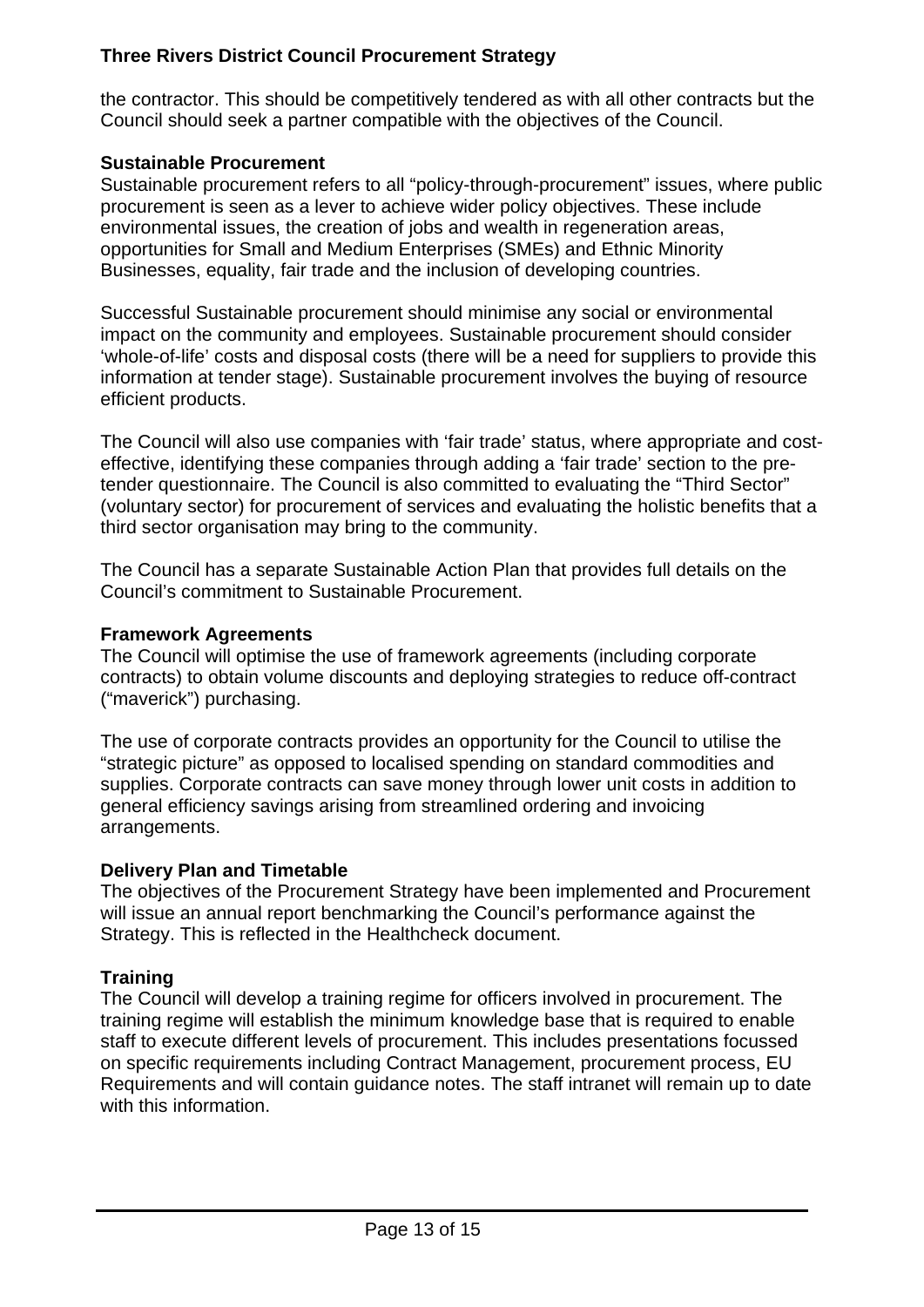#### **Further Reading or Documents Available:**

**Contract Procedure Rules Strategic Plan Departmental Service Plans Sustainable Action Plan Safeguarding Children, Young People and Vulnerable Adults Policy**